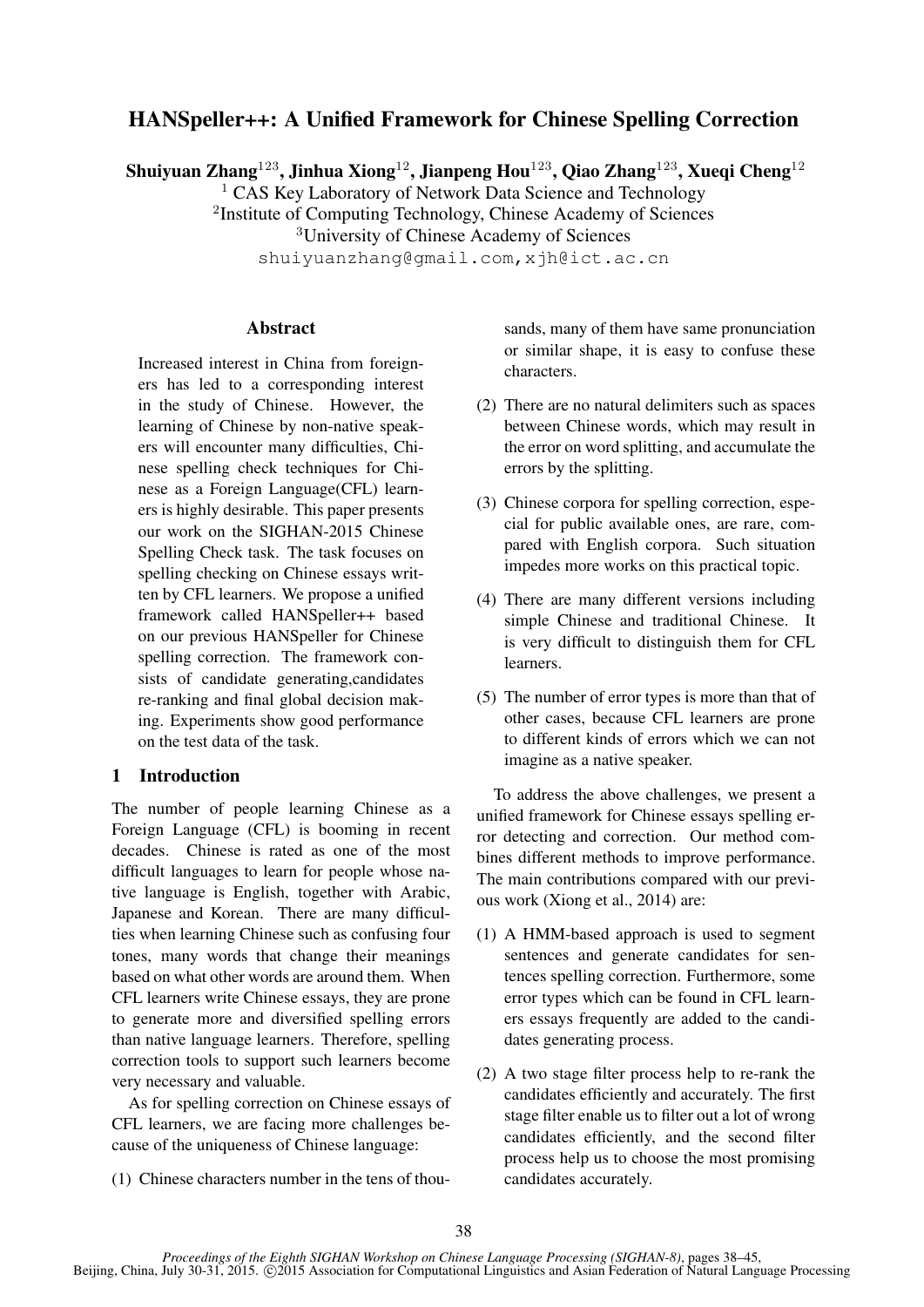In order to address evolving features of Chinese language, We crawl many web pages from some famous Taiwan websites as corpus, these high quality corpus is used to build the n-gram language model; and the online search resources are also used in the ranking stage, which can also improve the performance significantly.

The rest of the paper is organized as follows. We start with discussing related work in Section 2, followed by introducing our unified framework approach in Section 3, where we focus on the basic processes of our method. In Section 4, we present the detailed setup of the experimental evaluation and the results of the experiments. Finally, in Section 5, we come to conclude the paper and explore future directions.

# 2 Related work

In recent years, a lot work has been done in the spelling correction field. Chinese essays spelling correction as a special kind of spelling correction research effort has been promoted by efforts such as the SIGHAN bake-offs (Yu et al., 2014) (Wu et al., 2013) (Liu et al., 2011). Spelling correction aims at identifying the misspellings and choosing the optimal words as suggested corrections, and it can be mainly divided into single word spelling correction and context-sensitive spelling correction.

Single word spelling error commonly uses dictionary-based method. (Angell et al., 1983) introduced an automatic correction of misspellings using a trigram similarity measure. This method replace a word by that word in a dictionary which is the nearest neighbour of the misspelling.

For the context-sensitive spelling errors, there are two major kinds of processing methods:Rulebased methods and Statistics-based methods.

(Mangu and Brill, 1997) proposed a transitionbased learning method for spelling correction. Their methods generated three types of rules from training data, which constructed a high performance and concise system for English.

(Mays et al., 1991) proposed a context based spelling correction method. This method statistic errors and is able to detect and correct some of these errors when they occur again in sentences.

(Golding and Roth, 1999) introduced an algorithm combining variants of Winnow and weighted-majority voting for context-sensitive spelling correction. When dealing test set which

comes from a different corpus, this method can combines supervised learning on the training set with unsupervised learning on the test set.

With the development of Internet, online spelling correction service became available. (Suzuki and Gao, 2012) proposed a transliteration based character method using an approach inspired by the phrase-based statistical machine translation framework and get a good performance on online spelling correction.

Also,there are some online resources can be used for spelling checking. (Microsoft, 2010) provides web n-gram service on real-world web-scale data. (Google, 2013) provides Google books ngram viewer,it displays how some phrases have occurred in a corpus of books.

As to Chinese Spelling correction, the situation is quite different. Chinese is a character based language, there are many potentially confusing aspects to this language. The nature of Chinese makes the correction much more difficult than that of English.

An early work was by (Chang, 1995), which used a character dictionary of similar shape, pronunciation, meaning, and input-method-code to deal with the spelling correction task. The system replaced each character in the sentence with the similar character in dictionary and calculated the probability of all modified sentences based on language model.

Some Chinese spelling checkers have incorporated word segmentation technique. (Huang et al., 2007) used a word segmentation tool (CKIP) to generate correction candidates, and then to detect Chinese spelling errors.

Some hybrid approach is applied to the Chinese spelling correction. (Jin et al., 2014) integrated three models including n-gram language model, pinyin based language model and tone based language model to improve the performance of Chinese checking spelling error system.

In our system, we need to detect and correct spelling errors on Chinese essays written by CFL learners. It has some different concerns with query text or query spelling correction. Noting that spelling correction methods require lexicons and/or language corpora, we adopt the method based on statistics combined with lexicon and rule-based methods.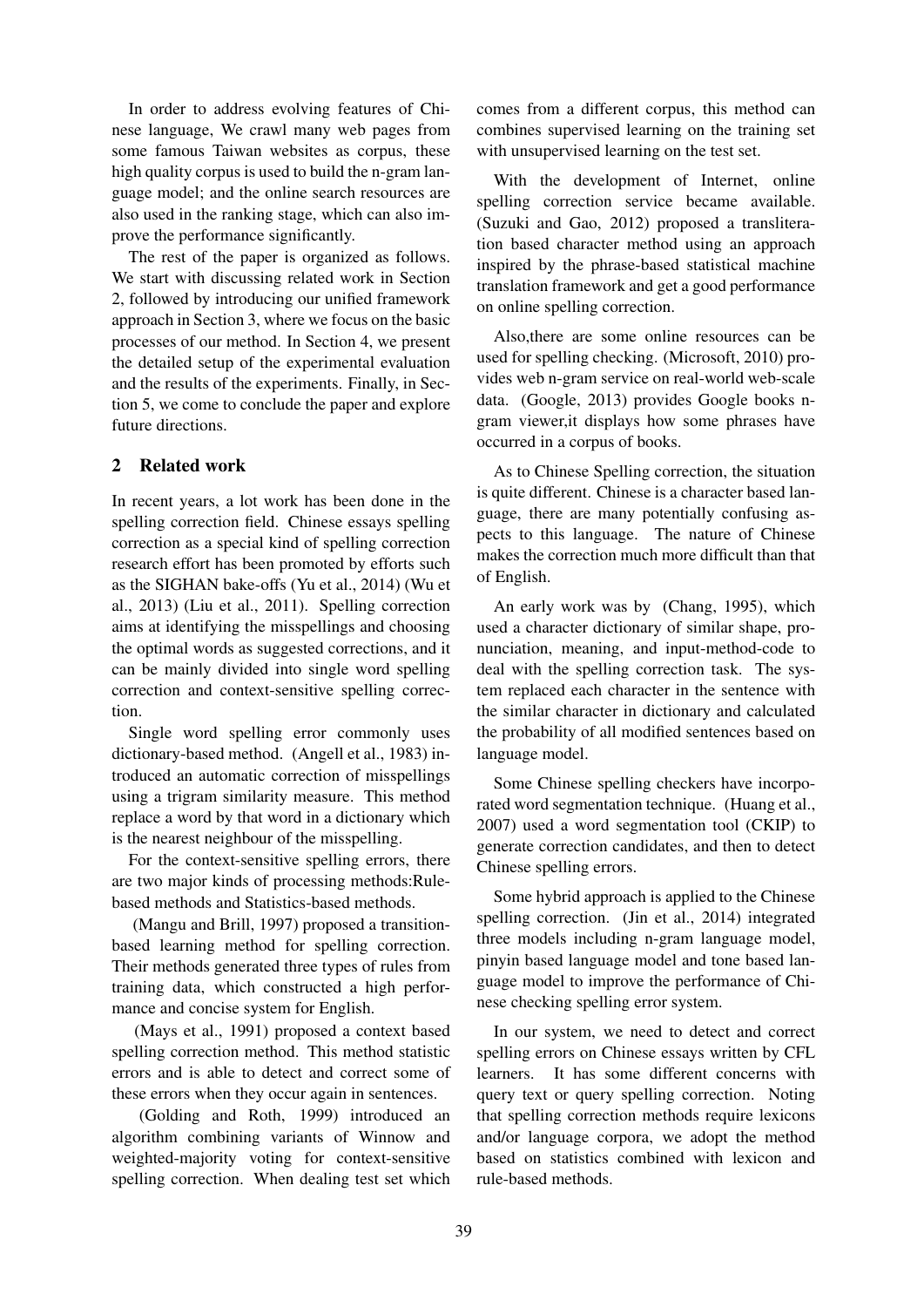# 3 A Unified Framework for Chinese Spelling Correction

For this Chinese Spelling Check task, we propose a unified framework called HANSpeller++. The main improvement of HANSpeller++ is the candidate re-ranking module. For some features used in the re-ranking process will cost a lot time to generate, we introduce a new two stage filter model to re-rank the candidates efficiently and accurately.

The framework coverts this task to 2 main parts, the first part is to generate possible candidates for a given input sentence, the second part is to choose the most promising candidate to output.Figure 1 shows the architecture of the unified framework.



Figure 1: A unified framework for Chinese spelling correction(HANSpeller++).

It separates the Chinese spelling correction system into four major steps. First is to preprocess the input sentence to some sub sentences, then use the extended HMM model to generate top-k candidates for these sub sentences. We then use a two stage filter method to re-rank the correction

candidates for later decision. Rule-based correction method is then used to consider some situation such as the usage of three confusable words "的", "地" and "得". Finally, we use global decision method to output the original sentence directly or the most promising candidate based on some constraint and the performance in previous step.

This framework provides a unified approach for spelling correction tasks, which can be regarded as a language independent framework and can be tailored to different scenarios. To move to another scenario, you need to prepare a language related corpus, but you do not need to be an expert of that language.

### 3.1 Data Preprocessing

Data provided by organizer is in the form of long sentences, and contains some non-Chinese characters.In our framework, sub sentence is the basic unit of the error correction process. We split long sentences into sub sentences by punctuation, and remove non-Chinese characters determined by its unicode code.

The policy of this task is an open test. We also use CLP-2014 CSC Datasets and SIGHAN-2013 CSC Datasets as our training data. The training data include real mistake by CFL learners and its correction, we treat this as confusion pair. Character-based confusion pair and wordbased confusion pair are extracted from the whole training data, these 2 confusion pair sets will be used in the candidates generating process.

### 3.2 Candidates Generating

Generating candidates is the basic part for the whole task, for it determines the upper bound of recall rate of the approach.

Figure 1 shows the flow chart of the candidates generating module.

We first initialize a fixed size priority queue for a certain input sub sentence, this queue is used to store intermediate sub sentences.

For each character of sentences in the priority queue, we try to replace it by its candidate character. The possible candidate character include its homophone, near-homophone, similar shape character and confusion pair. Confusion pair set is extracted from the given training data, we collect the wrong character written by CFL learners and its corresponding correct character as a confusion pair.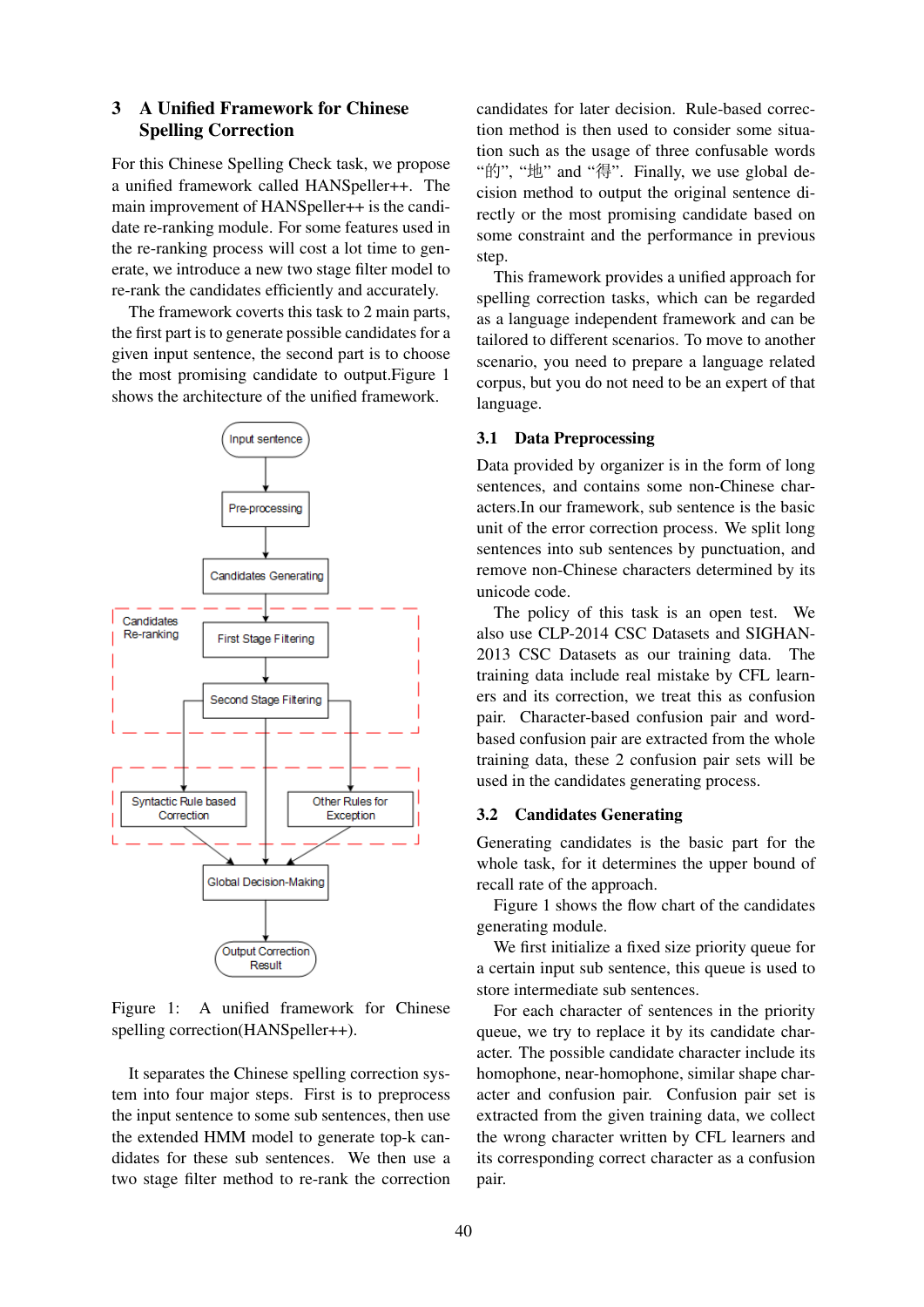

Figure 2: Flow chart of candidates generating module.

Different weight will be set to these different replacement type. Candidates generated by character replacement will be enqueued to the priority queue. When the queue is full candidate with low priority will be discarded, "priority" is defined as Follows.

Let  $S = w_1w_2w_3...w_N$  be a sub sentence needed to be corrected, where each item  $w_i$  is a character.  $C = \tilde{w}_1 \tilde{w}_2 \tilde{w}_3 \dots \tilde{w}_{|r|} \dots w_N$  is a candidate generated by replacing the r-th character. The priority of this candidate defined as  $P(C|S)$ . According to noisy channel model, probability  $P(C|S)$  can be expressed as Equation 1.

$$
P(C|S) = \frac{P(S|C)P(C)}{P(S))}
$$
\n<sup>(1)</sup>

As  $P(S)$  is always same for candidates of the same raw input, Equation 1 can be simplified as Equation 2.

$$
log(P(C|S)) \propto log(P(S|C) + log(P(C)) \quad (2)
$$

Conceptually, Equation 2 can be calculated approximately by using edit distance and n-gram language model. Priority finally defined as Equation 3.

$$
priority = \alpha * log(P(C)) + \beta * edit\_dist \quad (3)
$$

#### 3.3 Candidates Re-Ranking

In the candidates generating phase, a lot candidates for a sentence are generated. But at most one candidate for a input sentence is correct,the goal of this re-ranking module is to discard a lot of wrong candidates. We convert this ranking problem to a classification problem, the right candidates are regarded as positive samples while the wrong candidates are regarded as negative samples.

A lot of features can be used in the classifier, but some features are too time-consuming. For a given sub sentence, we may get hundreds of candidates, it will waste a lot time to extract all features for these candidates. In view of this situation, we proposed a two stage filter method. The main purpose of this method is to pre-filter the candidates using a fast model with some simple features, a more accurate model with more features will be used for candidates after filtration.

In the first stage, we train a simple but fast logistic regression classifier with some simple features, generating these features will not be too time-consuming. Then the candidates in the list will be filtered up to 20 at this stage based on the probability score generated by the trained classifier. Features used in this stage list below.

- Language model features: which calculates the n-gram text probability of candidate sentences and the original sentence.
- Dictionary features: which counts the number and proportion of phrases and idioms in candidates after segmentation according to our dictionaries.
- Edit distance features: which compute the edit number and its weight, from the original sentence to candidate sentences. Here different edit operations are given different edit weights.
- Segmentation features: which uses the results of the Maximum Matching Algorithm and the CKIP Parser segmentation.

In the second stage, We add some timeconsuming features to obtain a more accurate model. For the candidate count decreases a lot after the first filter stage, these time-consuming features are acceptable. We choose top-5 candidates after this stage. Features used in the second stage list below.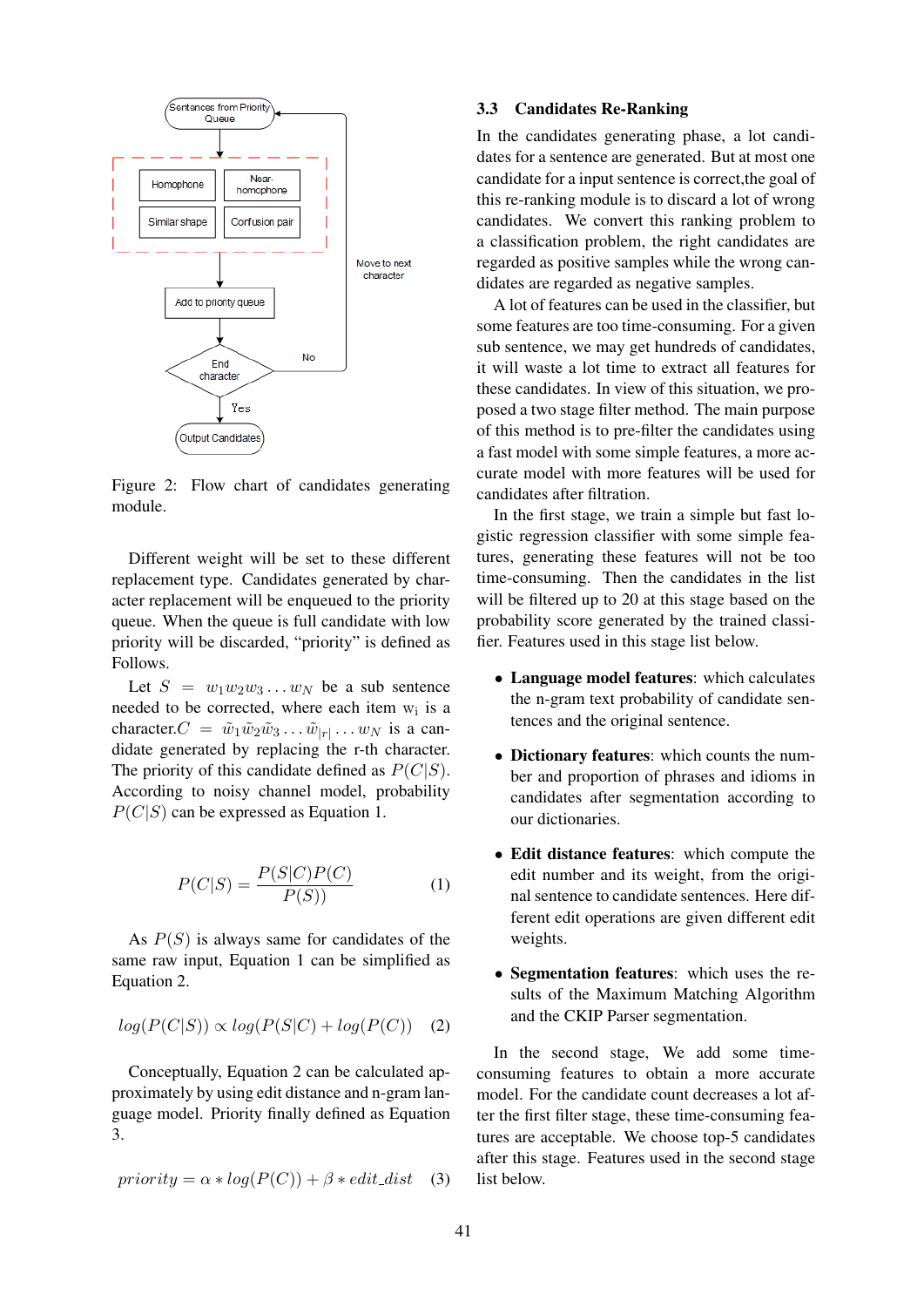- Web based features: which use Bing or other search engine's search results, when submitting the spelling correction part and the corresponding part of the original sentence to the search engine.
- Translation features: which use Yandex to compare English translation of the original sentence and each candidate sentence. Right candidate sentence tend to have more fluent English translation.
- Microsoft Web N-Gram Service probability: which compute the English translation N-gram probability by using Microsoft Web N-Gram Service.Traditional Chinese corpora for spelling correction, especially for public available ones, are rare. Microsoft Web N-Gram Service provide N-gram probability on real-world web-scale data, so we take advantage of this service by using English translation of each candidate.

In this two stage filter method, a wide variety of features are taken into account in order to obtain the candidate sentences accordance with the actual quality of candidates as much as possible. The first stage filter enhances the overall speed, and the second stage filter can help to improve the performance of final spelling correction. After this re-ranking module, top-5 candidates for a sub sentence will be output to the final global decision.

# 3.4 Rule-based Correction

After candidates re-ranking, some common errors are still difficult to be distinguished, such as the usage of three confusable words "的", "地", "得". In order to correct such errors, syntactic analysis is necessary to develop. The following sentence contains an error of Chinese syntax:

今天/我/穿着/刚/买/地/新/衣服。

Here the character "地" should be corrected to another character "的". To deal with these kinds of errors, sentence parsing must be done before the syntactic rules are applied to check and correct such errors. We have summarized three rules of the usage for "的", "地", "得" according to Chinese grammar as follows:

The Chinese character "的" is the tag of attributes, which generally used in the front of subjects and objects. Words in front of "的" are generally used to modify, restrict things behind "的".

The Chinese character " $\sharp$ h" is adverbial marker, usually used in front of predicates (verbs, adjectives). Words in front of "地" are generally used to describe actions behind "地".

The Chinese character "得" makes the complement, generally used behind predicates. The part follows "得" is generally used to supplement the previous action.

Another common error is the usage of " $#$ ", "她", "它". In the following sentence the character "他" should be corrected to another character "她", for it refers to the word " $\frac{1}{2}$ " which is a female.

媽 媽/不 會/說/中 文, 而 且/他/不 要/一 個 人/在/家裡。

We collect some simple rules that map keyword to one of the character "ta", such as " $#$  $#$ " maps to "她", "父亲" maps to "他". When a gender specific word shows in the previous sub sentence, we use the keyword map as the basis for the character "ta".

There is also another situation that the character "ta" shows exactly in front of a gender specific word, such as "他女朋友", "她男朋友".

The usage of "ta" is far more complex, we only deal with some obvious cases using simple rules. More complicated situation can be processed by using syntactic analysis.

In addition, some other specific rules are also needed to improve the final performance, which can be concluded from the training data and corpus.

# 3.5 Global Decision Making

Through the above processing steps, We get top-5 candidates for each sub-sentence. To make the final decision on spelling correction, some global constrains should be considered.

First, we filter out some candidates ,If the ngram prob of the raw sentence is close to the most promising candidate, the raw sentence will be output. The closeness is measured relatively.

Then the rest candidates is sorted based on a combination of factors. The probability score in the second filter stage is a key factor, for it consider many useful features. Replacement type in the candidates generating process is another factor that can influence the decision making. We set different weights for different types of spelling errors by experience. For example, the confusion pair replacement need to be paid more weight than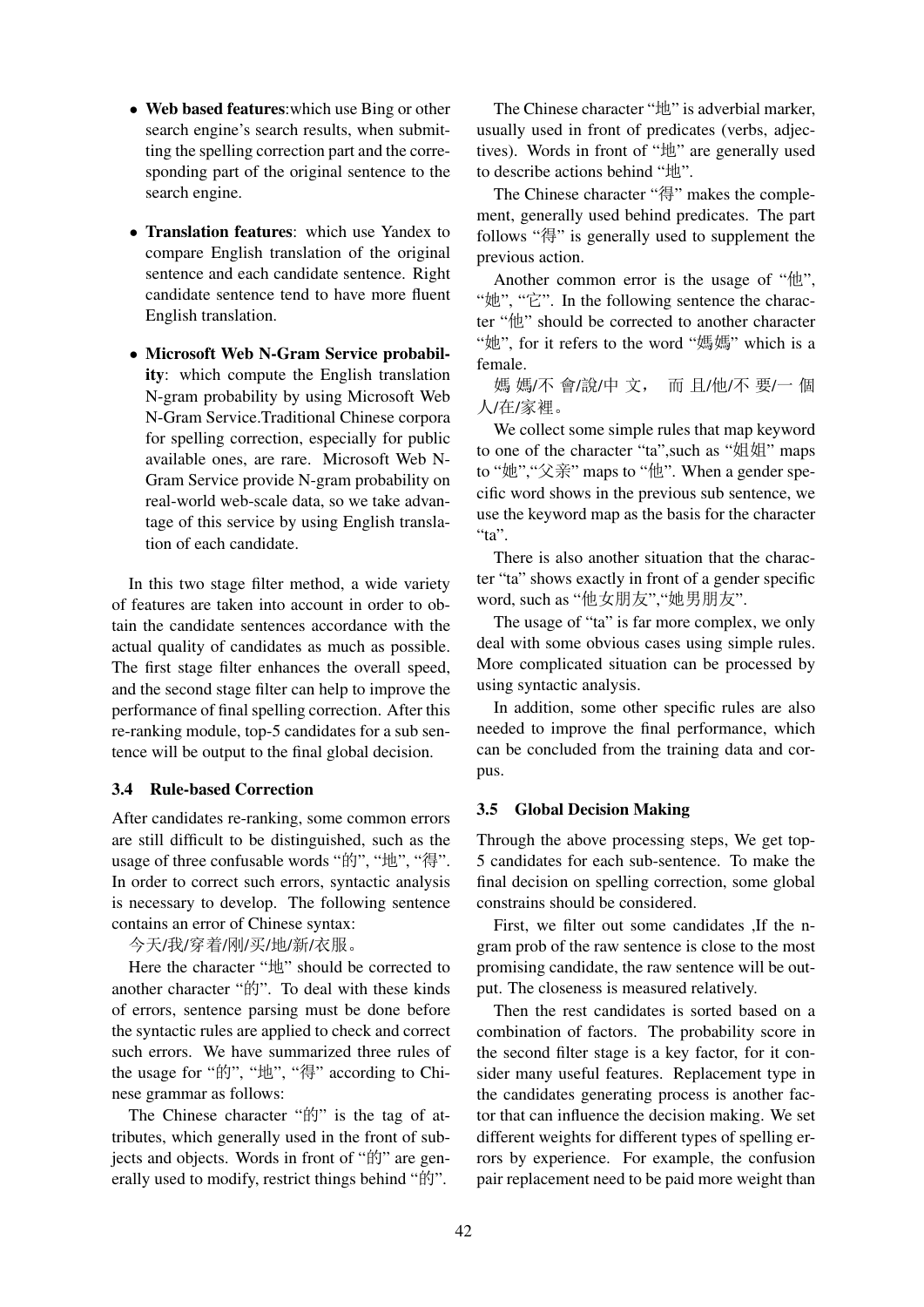others, as these replacement are really happen frequently in the training data, and we assume the test data is consistent with the training data.

Also, we use some global constraints to limit the number of errors. If there are more than 2 errors in a sub sentence, this candidate will be dropped. If there are more than 3 sub sentence errors in a long sentence, this long sentence will not be modified. These rules will increase the precision rate.

Finally, the precision rate and recall rate is balanced by controlling the number of error sentences.

In this task, we regulate some constraints and weights to get our final runs, this step has a great influence on the final performance.

# 4 Experiments

# 4.1 Resources

The following corpora are used in our experiment,including Taiwan Web as Corpus, a traditional Chinese dictionary of words and idioms, a pinyin mapping table and a cangjie code table of common words. The details of them are described below.

### • SIGHAN Datasets

We extract confusion set from the given training data, but the given training data is not enough, so we also use CLP-2014 CSC Datasets and SIGHAN-2013 CSC Datasets as our training data. Character-based confusion pair and word-based confusion pair are extracted from the whole training data, these 2 confusion pair sets will be used in the candidates generating process.

#### • Taiwan Web Pages as Corpus

we try to find Taiwan webs whose pages contain high quality traditional Chinese text, to build the corpus. We gathered pages from the artificial selected Webs under .tw domain to build the corpus. And then the content extracted from these pages is used to build traditional n-gram language model, where n is from 2 to 4.

### • Chinese Words and Idioms Dictionary

As introduced in (Chiu et al., 2013), we also obtained the Chinese words and Chinese idioms published by Ministry of Education of Taiwan, which are built from the dictionaries and related books. There are 64,326 distinct Chinese words and 48,030 distinct Chinese idioms.

### • Pinyin and Cangjie Code Table

We collected more than 10000 pinyins of words commonly used in Taiwan to build the homophone and near-homophone words table, which will be used in candidate generation phase. In addition, cangjie code can be used to measure the form/shape similarity between Chinese characters. Therefore, we collected cangjie codes to build the table of Similar-form characters.

### • Web based Resources

We use some web based resources to improve the performance. These resources include CKIP online parser, Bing search service, Yandex translate service and Microsoft Web N-Gram Service. In order to improve efficiency, these resources are only used in the second stage of candidate re-ranking process.

### 4.2 Evaluation

The criteria for judging correctness is divided into two levels. One is detection level and the other is correction level. For detection level, all locations of incorrect characters in a given passage should be completely identical with the gold standard. For correction level, all locations and corresponding corrections of incorrect characters should be completely identical with the gold standard.

$$
False Positive Rate = \frac{FP}{FP + TN} \tag{4}
$$

$$
Accuracy = \frac{TP + TN}{TP + TN + FP + FN}
$$
 (5)

$$
Precision = \frac{TP}{TP + FP}
$$
 (6)

$$
Recall = \frac{TP}{TP + FN} \tag{7}
$$

$$
F1 - Score = \frac{2 * Precision * Recall}{Precision + Recall}
$$
 (8)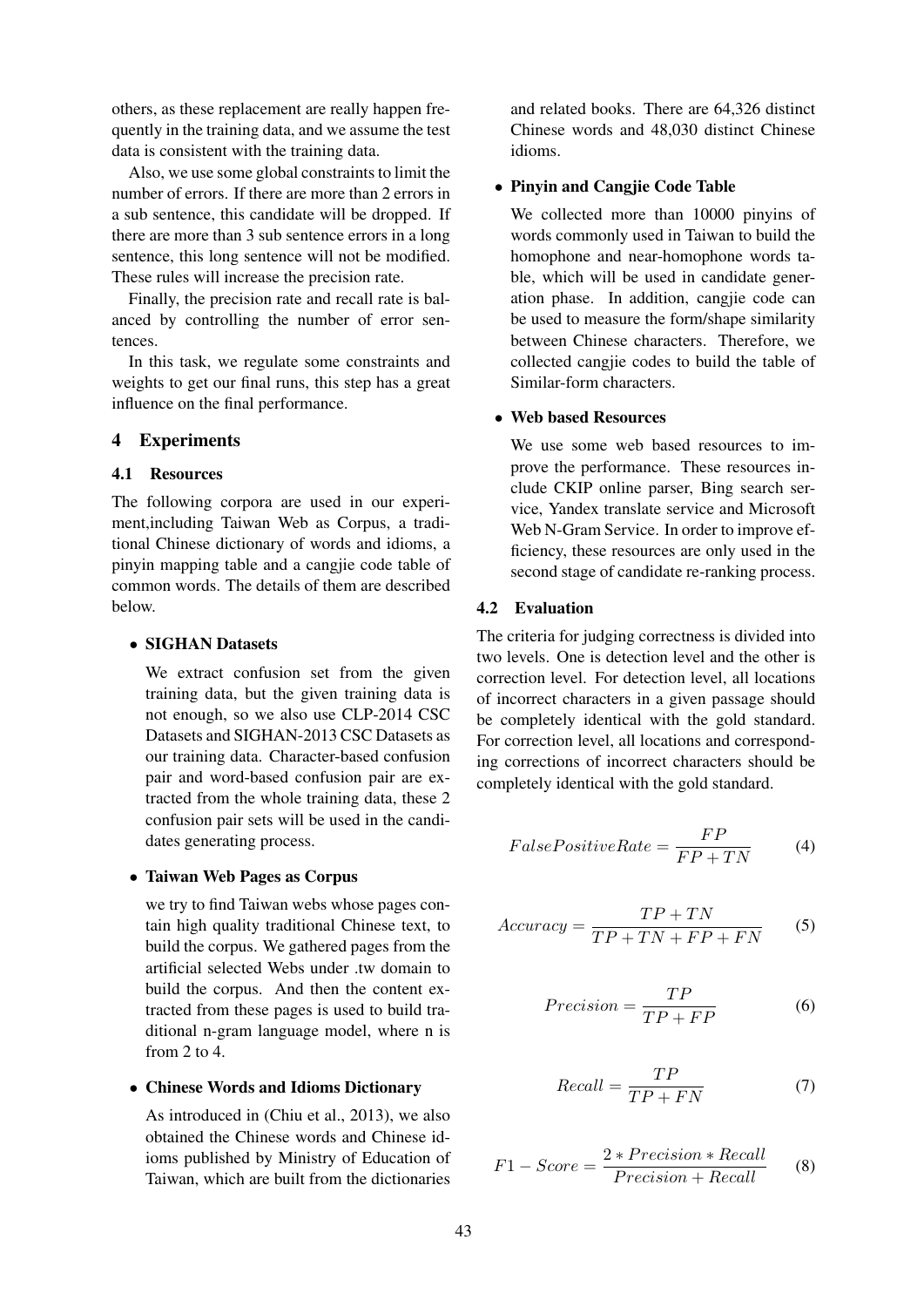| <b>Team</b>                   | <b>False Positive Rate</b> Accuracy Precision Recall F1 |        |        |               |  |
|-------------------------------|---------------------------------------------------------|--------|--------|---------------|--|
| $CAS^*$                       | 0.1309                                                  | 0.7009 | 0.8027 | 0.5327 0.6404 |  |
| NCTU <sub>+</sub> NTUT 0.1327 |                                                         | 0.6018 | 0.7171 | 0.3364 0.4579 |  |
| NTOU                          | 0.5727                                                  | 0.4227 | 0.422  | 0.4182 0.4201 |  |

Table 1: Top 3 performance in Detection Level.

| <b>Team</b>                   | <b>False Positive Rate</b> Accuracy Precision Recall |        |        |               | - F1 |
|-------------------------------|------------------------------------------------------|--------|--------|---------------|------|
| $CAS^*$                       | 0.1309                                               | 0.6918 | 0.7972 | 0.5145 0.6254 |      |
| NCTU <sub>+</sub> NTUT 0.1327 |                                                      | 0.5645 | 0.6636 | 0.2618 0.3755 |      |
| <b>NTOU</b>                   | 0.5727                                               | 0.39   | 0.3811 | 0.3527 0.3664 |      |

Table 2: Top 3 performance in Correction Level.

|                         |          | <b>System Results</b> |            |  |
|-------------------------|----------|-----------------------|------------|--|
| <b>Confusion Matrix</b> |          | Positive              | Negative   |  |
|                         |          | (Error)               | (No Error) |  |
| Gold                    | Positive | TР                    | FN         |  |
| Standard                | Negative | FP                    | 'FN        |  |

Table 3: Confusion Matrix.

The evaluation metrics, including false positive rate, accuracy rate, precision rate, recall rate and F1-score, are used in this task. Formula of these indicators are listed in Equation 4-8. Table 3 is confusion matrix which help to calculate the related indicators.

There are 1100 sentences with/without spelling errors on the evaluation test. Detection level results illustrated in Table 1, correction level results illustrated in Table 2. Our performance ranks first place among all participating teams, which means that our method is feasible. Meanwhile, since such an open test is an extremely challenging task, there is still much room for further improvement.

# 5 Conclusion

This paper propose a unified framework called HANSpeller++ based on our previous HANSpeller. Candidate generating, candidates re-ranking and final global decision making are included in this framework, some rule-based strategies are used to improve the performance. Our approach has been evaluated at SIGHAN-2015 Chinese Spelling Check task, and achieved a good result.

Some interesting future works on Chinese spelling correction include: (1) Some more valuable features can be added in the re-ranking process. (2) Using machine learning method to make global decision is worth trying. (3) Implementing an online toolkit and service for Chinese spelling correction is a stimulator of this empirical research topic.

# Acknowledgments

This research was supported by the National High Technology Research and Development Program of China (Grant No. 2014AA015204), the National Basic Research Program of China (Grant No. 2014CB340406), the NSFC for the Youth (Grant No. 61402442) and the Technology Innovation and Transformation Program of Shandong (Grant No.2014CGZH1103).

# References

- Richard C Angell, George E Freund, and Peter Willett. 1983. Automatic spelling correction using a trigram similarity measure. *Information Processing & Management*, 19(4):255–261.
- Chao-Huang Chang. 1995. A new approach for automatic chinese spelling correction. In *Proceedings of Natural Language Processing Pacific Rim Symposium*, volume 95, pages 278–283. Citeseer.
- Hsun-wen Chiu, Jian-cheng Wu, and Jason S Chang. 2013. Chinese spelling checker based on statistical machine translation. In *Sixth International Joint Conference on Natural Language Processing*, page 49.
- Andrew R Golding and Dan Roth. 1999. A winnowbased approach to context-sensitive spelling correction. *Machine learning*, 34(1-3):107–130.
- Google. 2013. Ngram viewer. https://books. google.com/ngrams.